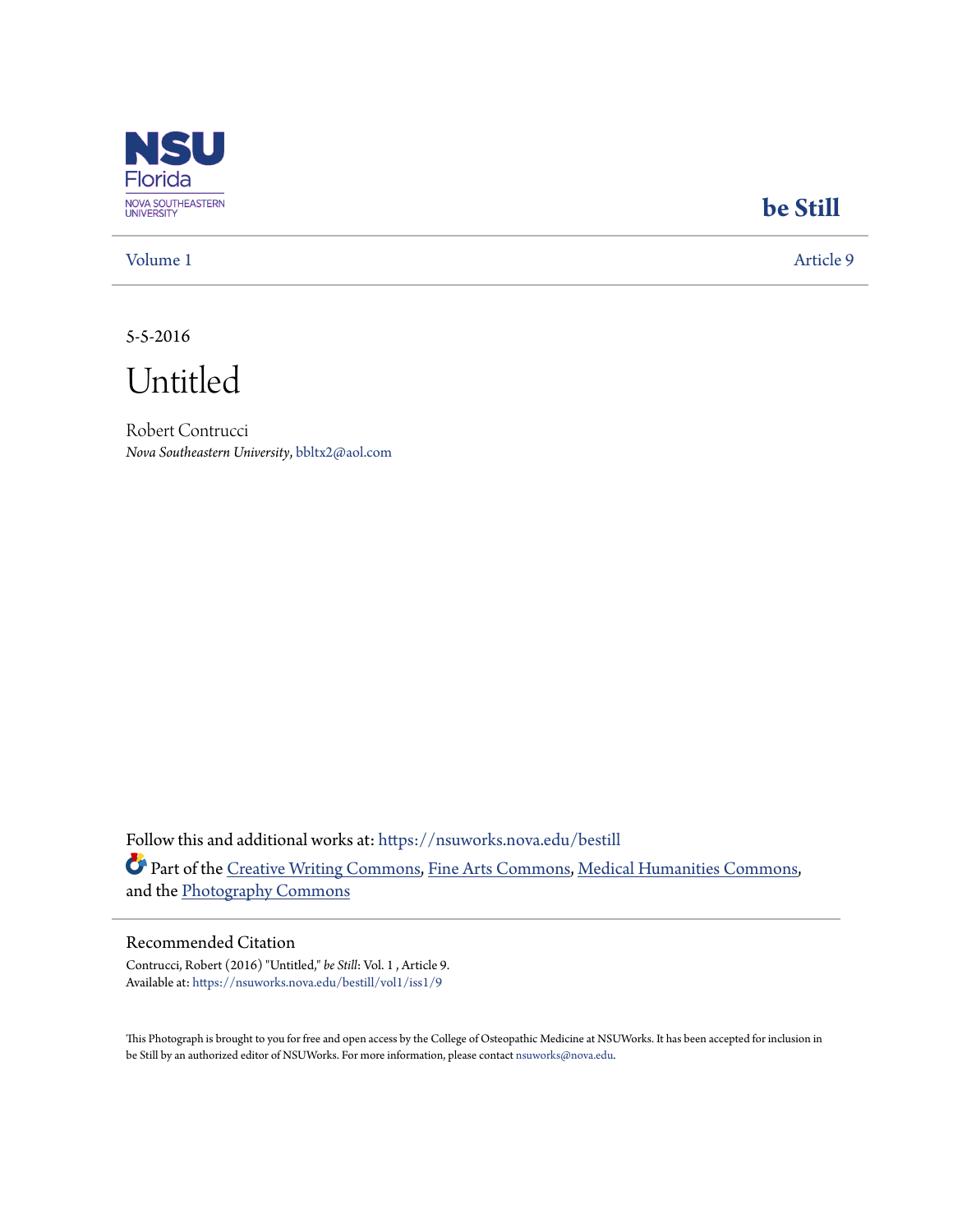**Findum** Throughout the history of human existence the ability of the female form to bear offspring has remained <sup>a</sup> marvel of medicine and science prying the boundaries of our creator. This black and white silhouette of the female form with child gives us <sup>a</sup> positive and powerful statement. From this comes life, which fuels our mind and powers to help create, preserve, and maintain the health of the human form and fight disease.

ARTIST STATEMENT: ROBERT CONTRUCCI